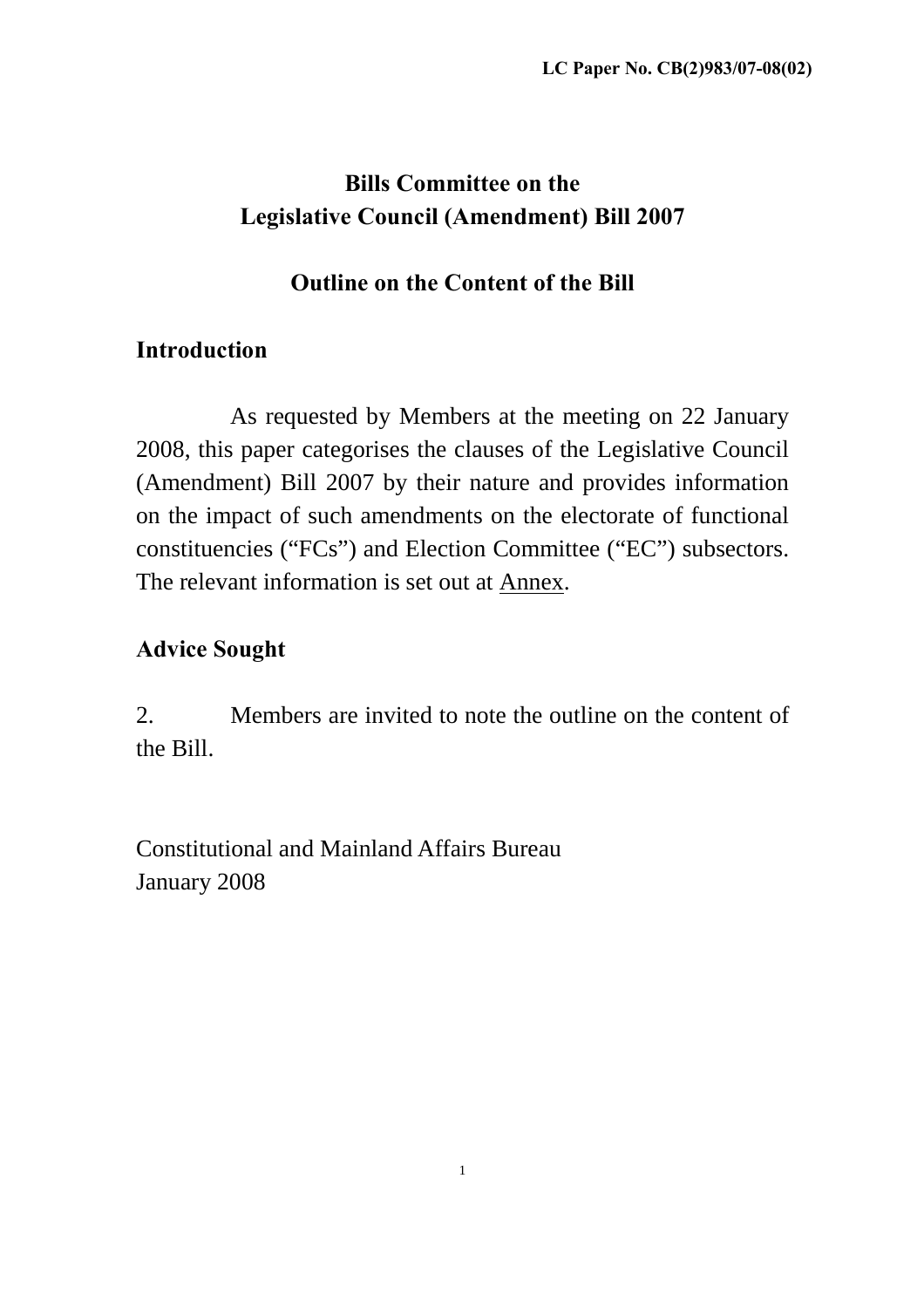### **Annex**

# **Legislative Council (Amendment) Bill 2007**

| <b>Clause</b>  | <b>Nature of</b>                              | <b>Impact on the Electorate of FCs</b>                                                                                                                                                                                                                                                                                                                                       |  |
|----------------|-----------------------------------------------|------------------------------------------------------------------------------------------------------------------------------------------------------------------------------------------------------------------------------------------------------------------------------------------------------------------------------------------------------------------------------|--|
|                | <b>Amendment</b>                              | and EC Subsectors                                                                                                                                                                                                                                                                                                                                                            |  |
|                | <b>Functional Constituencies</b>              |                                                                                                                                                                                                                                                                                                                                                                              |  |
| 3              | update in name                                | <b>Nil</b>                                                                                                                                                                                                                                                                                                                                                                   |  |
| $\overline{4}$ | technical<br>amendment                        | <b>Nil</b>                                                                                                                                                                                                                                                                                                                                                                   |  |
| 5              | update in name                                | Nil                                                                                                                                                                                                                                                                                                                                                                          |  |
| 6(1)           | update in<br>membership<br>structure          | As the Distinguished Fellows, i.e. the<br>newly-included membership<br>category of the Hong Kong<br>Computer Society, have to be Full<br>Members of the Society, they are<br>already covered in the existing<br>of the Information<br>electorate<br>Technology FC. Hence,<br>this<br>amendment has no impact on the<br>Information<br>electorate of<br>the<br>Technology FC. |  |
| 6(2)           | update in name<br>and membership<br>structure | The categories of members of the<br>Institution of Electrical Engineers<br>Hong Kong, who formed part of the                                                                                                                                                                                                                                                                 |  |

## **Outline on the Content of the Bill**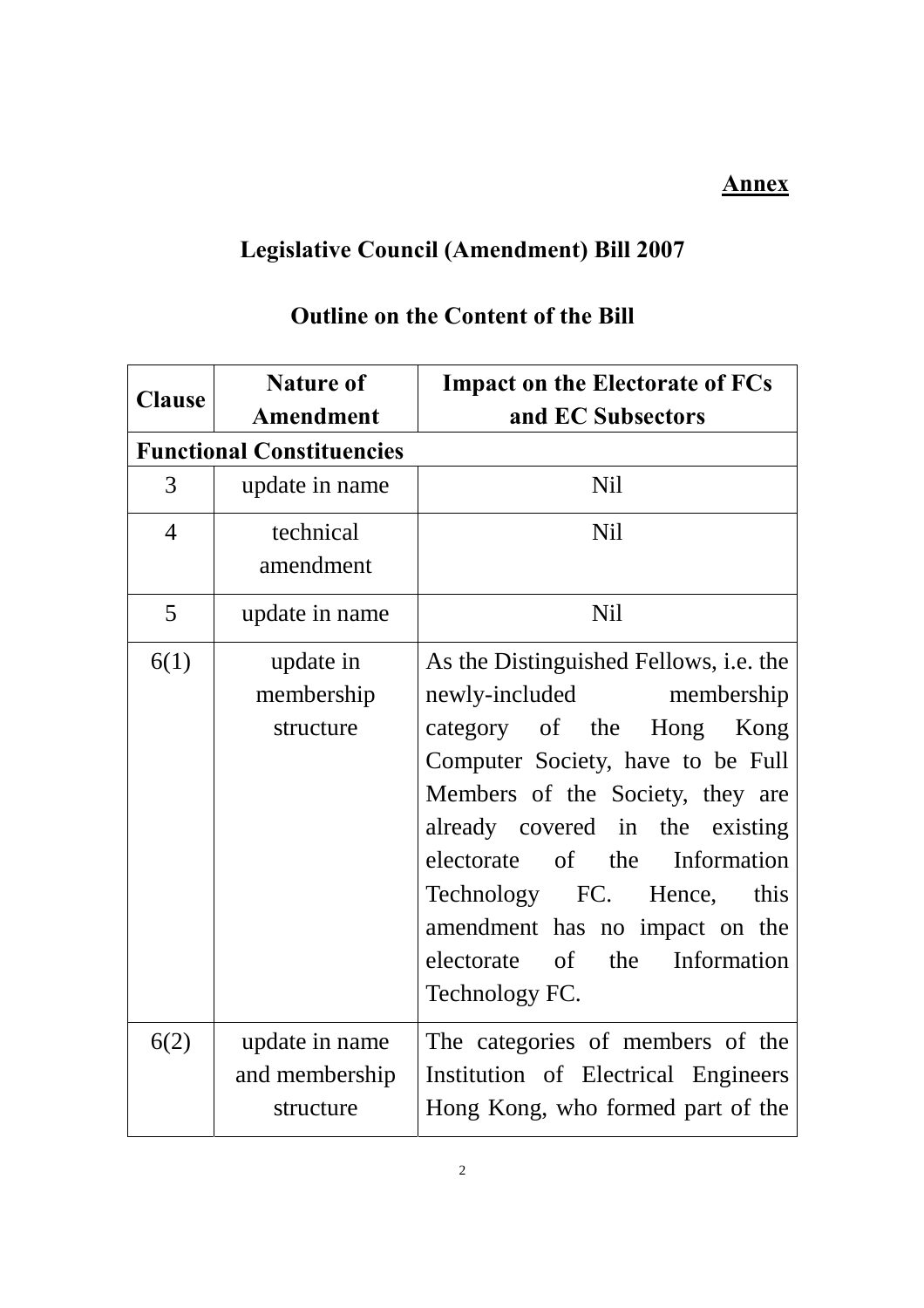| <b>Clause</b> | <b>Nature of</b> | <b>Impact on the Electorate of FCs</b> |
|---------------|------------------|----------------------------------------|
|               | <b>Amendment</b> | and EC Subsectors                      |
|               |                  | Information<br>electorate of<br>the    |
|               |                  | Technology FC under the Ordinance      |
|               |                  | before the changes in membership       |
|               |                  | structure, will continue to form part  |
|               |                  | of the electorate of that FC after the |
|               |                  | amendments<br>proposed<br>the<br>to    |
|               |                  | Ordinance. Hence, this amendment       |
|               |                  | has no impact on the electorate of the |
|               |                  | Information Technology FC.             |
| 6(3)          | update in name   | Nil                                    |
| 6(4)          | update in name   | <b>Nil</b>                             |
| 7(1)          | update in name   | Nil                                    |
| 7(2)          | deletion of      | The electorate size of the Transport   |
|               | an FC component  | will decrease by<br>FC<br>(i.e.<br>one |
|               |                  | Kowloon-Canton<br>Railway              |
|               |                  | Corporation).                          |
| 7(3)          | update in name   | Nil                                    |
| 7(4)          | update in name   | Nil                                    |
| 7(5)          | update in name   | Nil                                    |
| 7(6)          | update in name   | Nil                                    |
| 8(1)          | update in name   | Nil                                    |
| 8(2)          | update in name   | Nil                                    |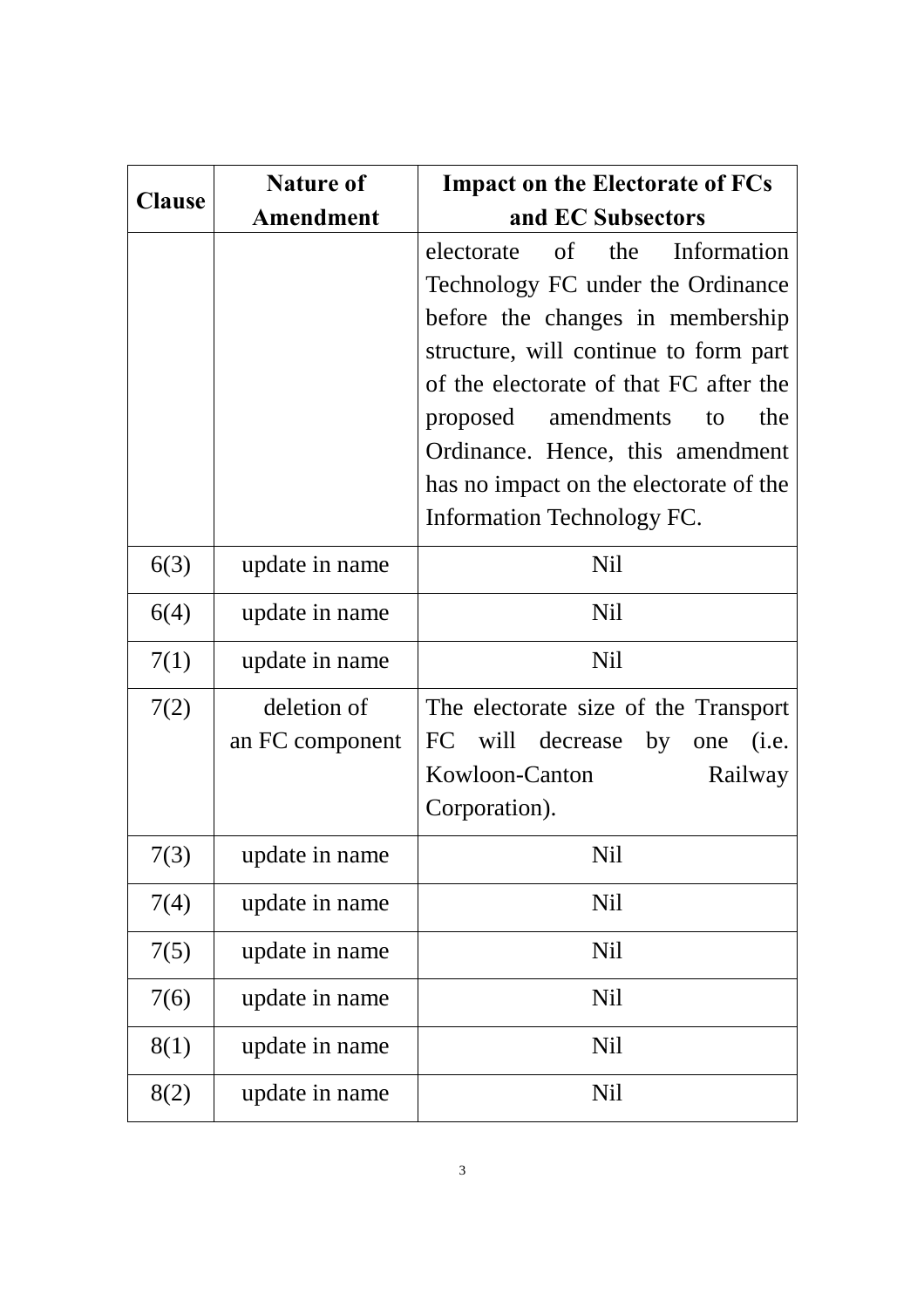| <b>Clause</b>        | <b>Nature of</b>                            | <b>Impact on the Electorate of FCs</b>                                                                                                                                                                                                                      |  |
|----------------------|---------------------------------------------|-------------------------------------------------------------------------------------------------------------------------------------------------------------------------------------------------------------------------------------------------------------|--|
|                      | <b>Amendment</b>                            | and EC Subsectors                                                                                                                                                                                                                                           |  |
| 8(3)                 | replacement of a<br>deleted FC<br>component | is<br>proposed to replace<br>It<br>the<br>Hong<br>dissolved<br>Kong<br><b>Sports</b><br>Development Board by the Hong<br>Kong Sports Institute Limited in the<br>electorate of the Sports, Performing                                                       |  |
|                      |                                             | Culture and Publication<br>Arts,<br>("SPCP") FC. This amendment has<br>no impact on the electorate of this<br>FC.                                                                                                                                           |  |
| 9(1)                 | update in name                              | Nil                                                                                                                                                                                                                                                         |  |
| 9(2)                 | update in name                              | <b>Nil</b>                                                                                                                                                                                                                                                  |  |
| 9(3)                 | update in name                              | <b>Nil</b>                                                                                                                                                                                                                                                  |  |
| 9(4)                 | update in name                              | <b>Nil</b>                                                                                                                                                                                                                                                  |  |
| 9(5)                 | replacement of a<br>deleted<br>organisation | It is proposed to replace the Tobacco<br>Institute of Hong Kong Limited,<br>which has been wound up, by the<br>Tobacco Association of Hong Kong<br>Limited in the Wholesale and Retail<br>FC. This amendment has no impact<br>on the electorate of this FC. |  |
| <b>EC Subsectors</b> |                                             |                                                                                                                                                                                                                                                             |  |
| 10(1)                | update in name                              | Nil                                                                                                                                                                                                                                                         |  |
| 10(2)                | replacement of a                            | It is proposed to include the Hong                                                                                                                                                                                                                          |  |